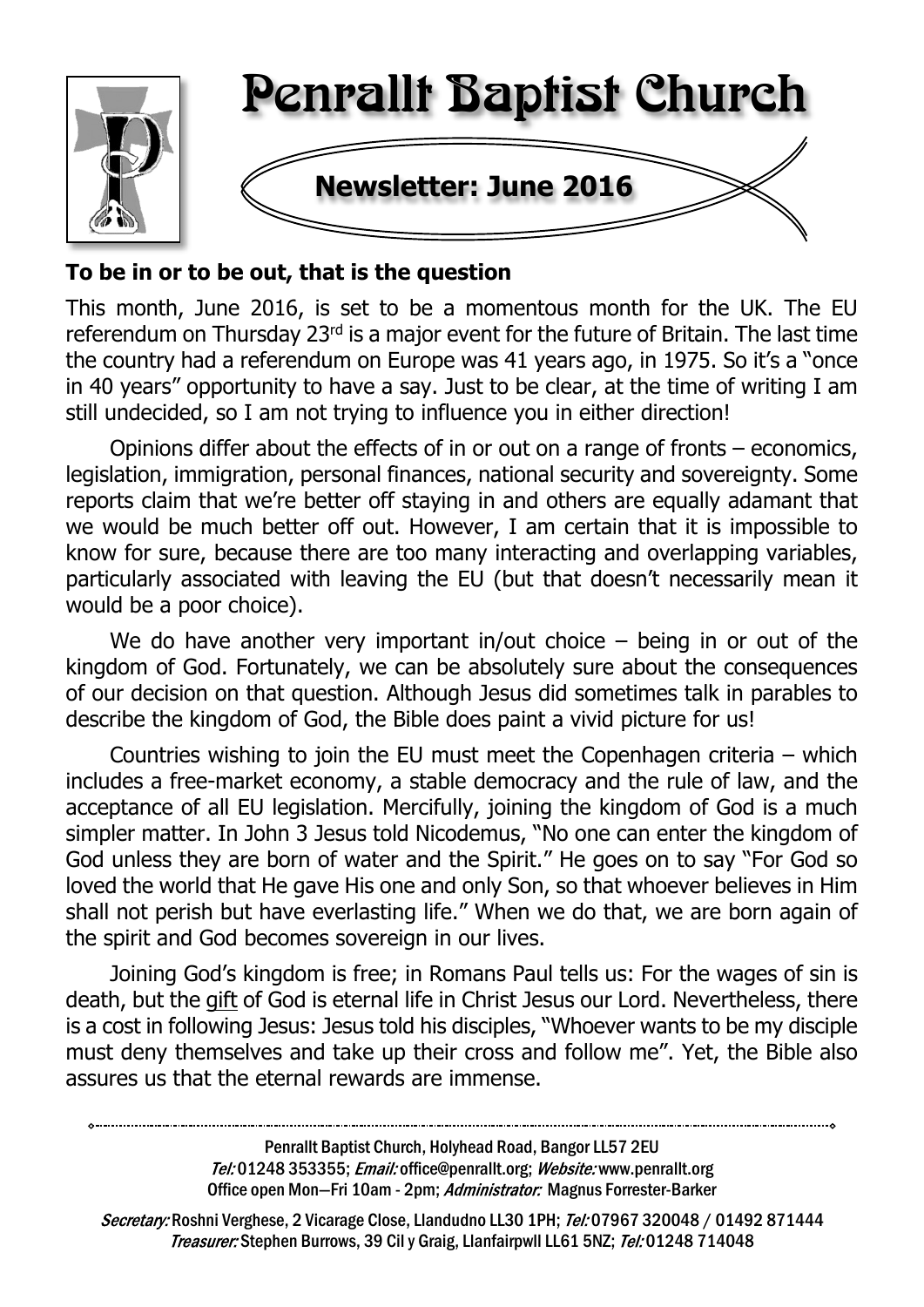Only a limited group of people are eligible to vote in the EU referendum (mainly British or Irish citizens over 18, living in the UK), and the outcome will probably affect the UK for the next few decades. Conversely, the kingdom of God is open to everyone who comes to God in repentance and accepts Christ as their Saviour; the impact of that choice is eternal.

I'm not able to advise on how you should vote in the referendum, although I would urge you to exercise your democratic right on 23rd June.

On the other hand, I can totally recommend being part of the kingdom of God. It is the best choice you can ever make. If you haven't yet made that decision for Christ, the great thing is, you can do it today; no need to wait until polling day! Feel free to speak to one of the deacons if you'd like more information on that.

God bless,

Sarah Jackson

## **From the Diaconate:**

Just a short note to keep all Penrallt worshippers informed of the progress on our search for a new minister; the real news is that we have very little to report at present. The message from Revd Phil Jump our Regional Minister is that at the last three months' National Settlement Team meetings the Penrallt profile was discussed but with not a great deal of response from those looking for new pastorates. He is also looking out for suitable ministers outside of the pool of applicants within the Settlement Team's discussion. Both Phil and Rob, our moderator, assure us that there is nothing unusual about this timescale though for us it seems ages since we put out our profile! Given the size and diversity of our congregation and the fact that we are placed in the heart North Wales, there are a number of practical aspects both the potential applicants and we need to take into consideration. So.... we wait.

Hey, guys, the Lord who is in our favour and seen our hearts is with us; we trust, we wait and when His time is right the anointed person will arrive. In the meantime we get on with the task He has instructed us to  $d_0$  – glorify His name by caring for the people, all people, He has placed in our church and around us. Therefore may we ask you to carry on working and waiting and praising in anticipation of the joy and celebrations promised for us?

God bless,

Roshni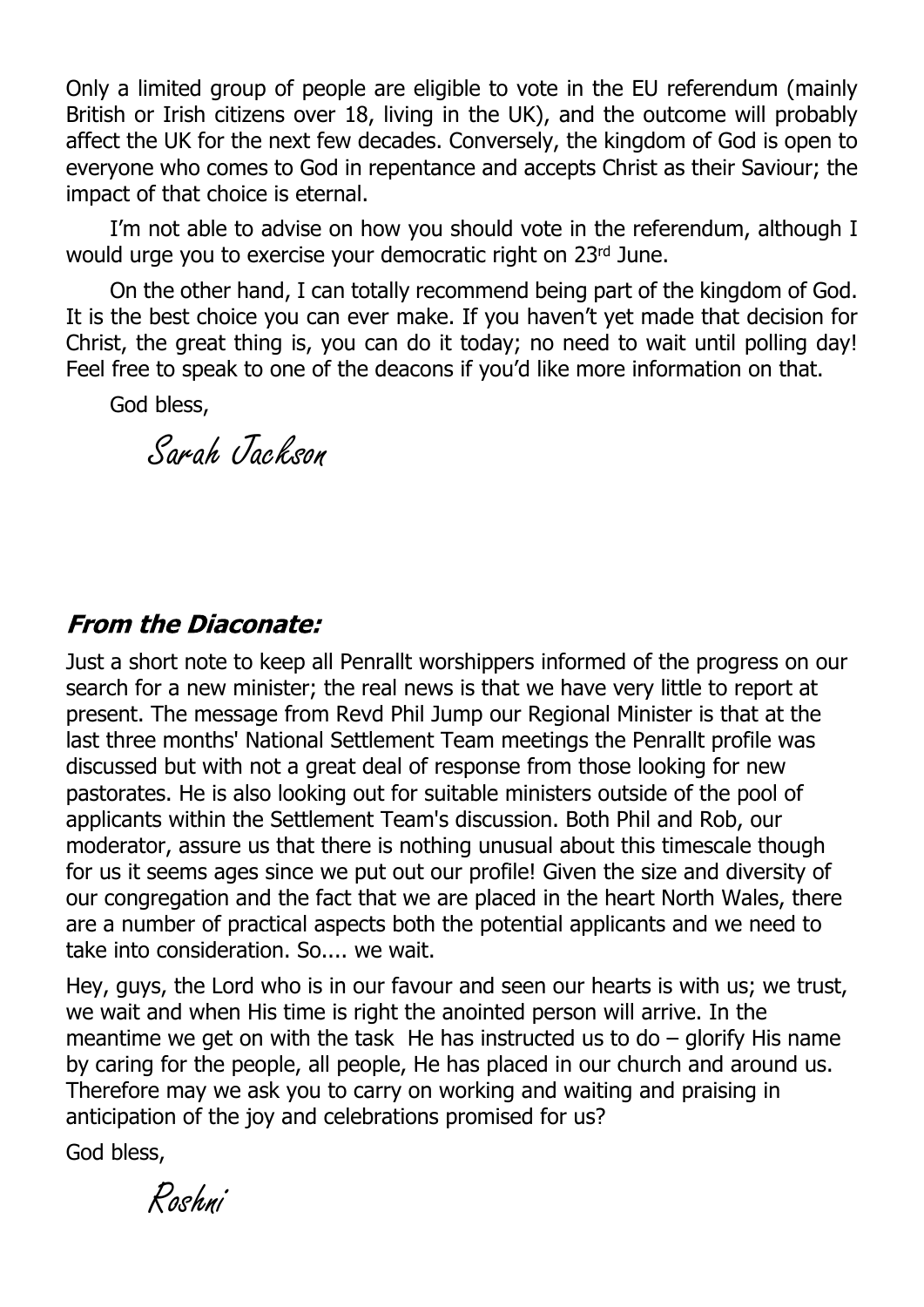# **Services This Month:**

Geoff will begin our June morning sermons by concluding his two-part series on the Holy Spirit (started on 29th May). For the rest of the month, the morning sermons will be the first half of a series on the book of Malachi (based on the Tyndale commentary, from which the sermon titles are taken), while the evening sermons will begin a series on Colossians. *Don't forget that evening services* are now at our summer start time of 7pm until the end of August.

#### **5th June**

|                       | 10:30am Speaker: Geoff Birch<br>When the Spirit is Received $-$ Dynamic Power              | Ephesians 5:1-21; Luke 24:49 |  |  |  |
|-----------------------|--------------------------------------------------------------------------------------------|------------------------------|--|--|--|
|                       | 7:00pm Communion Service<br>Speaker: Siân Rees<br><b>Kingdom People</b>                    | Colossians 1:1-8             |  |  |  |
| $12th$ June           |                                                                                            |                              |  |  |  |
|                       | 10:30am Speaker: Trevor Casey<br>A privileged people                                       | Malachi 1:1–5                |  |  |  |
|                       | 7:00pm Speaker: Diane Holmes<br><b>Tent-making, Paul's way</b>                             | Colossians 1:15-23           |  |  |  |
| 19 <sup>th</sup> June |                                                                                            |                              |  |  |  |
|                       | 10:30am Speaker: Martin Williams<br>A privileged priesthood - indictment                   | Malachi 1:6–14               |  |  |  |
|                       | 7:00pm Speaker: Julia Bartholomew Colossians 1:24-2:5<br>How can I make a real difference? |                              |  |  |  |
| 26 <sup>th</sup> June |                                                                                            |                              |  |  |  |
|                       | 10:30am Communion Service<br>Speaker: Rob Beamish<br>A privileged priesthood $-$ judgement | Malachi 2:1-9                |  |  |  |
|                       | 7:00pm Speaker: Roger Borlace<br><b>Freedom in Christ</b>                                  | Colossians 2:6-23            |  |  |  |

## **Our Speakers This Month:**

**Siân Rees** and **Martin Williams** are both members of Caersalem chapel in Caernarfon and both work at Ysgol John Bright in Llandudno; Siân is the Head of Performing and Expressive Arts while Martin is a maths teacher. **Trevor Casey** is the Minister of Sussex Street Baptist Church in Rhyl. **Julia Bartholomew** is the Minister of Rhos-on-Sea URC. **Rob Beamish** is the Minister of Princes Drive Baptist Church in Colwyn Bay and Penrallt's Moderator during our current pastoral vacancy. The other speakers are all members of Penrallt.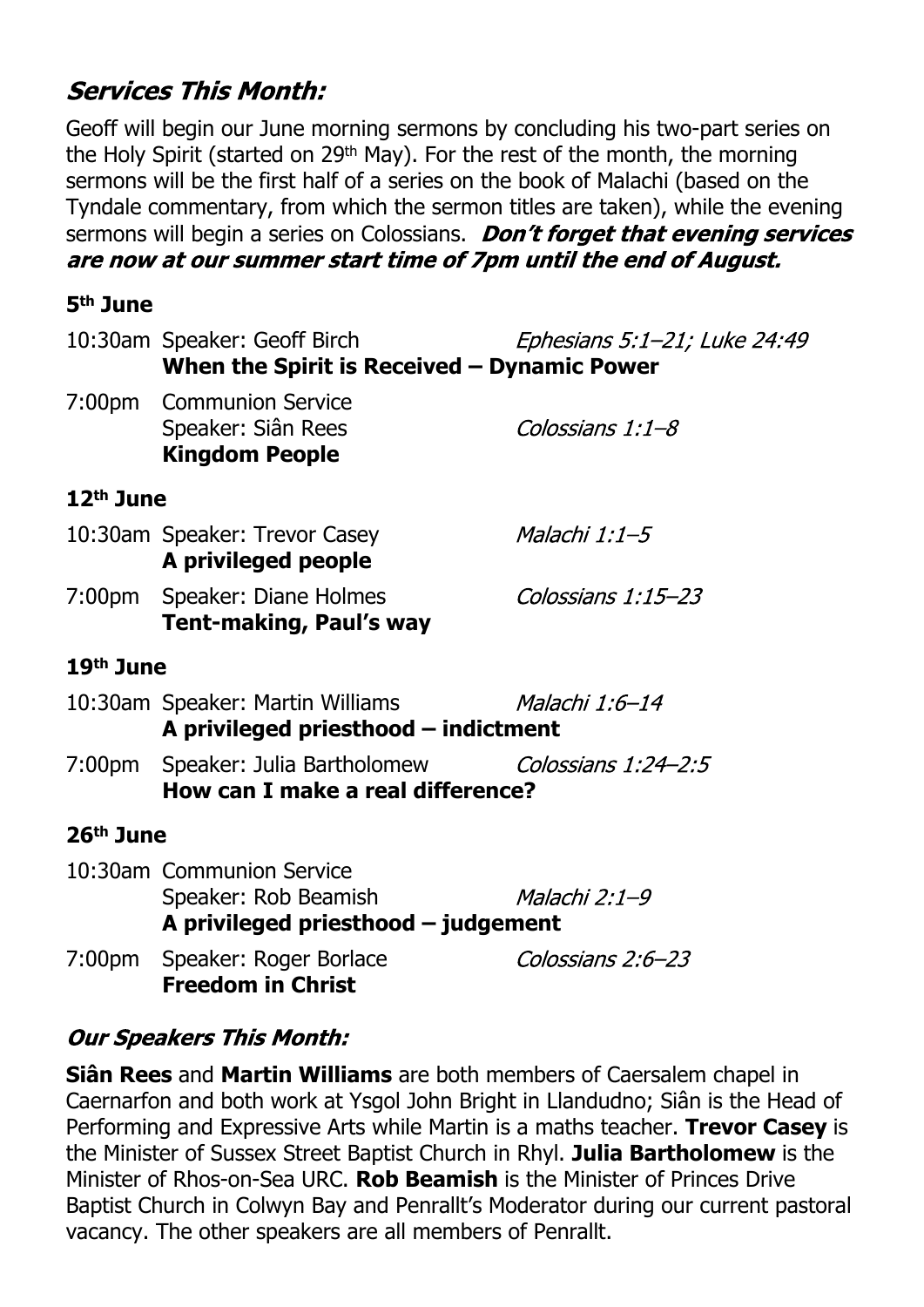# **Dates for Your Diary:**

| <b>Wednesday 1</b> | $10:30$ am         | Men's prayer meeting followed by coffee.         |
|--------------------|--------------------|--------------------------------------------------|
| <b>Sunday 5</b>    | 2:15 <sub>pm</sub> | Service at Haulfre residential home in Llangoed. |
| <b>Monday 6</b>    | 7:30 <sub>pm</sub> | Deacons' meeting.                                |
| <b>Saturday 11</b> | $9:30$ am $-1$ pm  | Bible Unzipped in Rhos-on-Sea.                   |
| <b>Monday 20</b>   | 10:30am            | Church walk in the Conwy Valley.                 |
| <b>Monday 27</b>   | 2pm                | Pastoral Care Team meeting.                      |

Please see the Noticeboard section of this newsletter for more about most of these events.

# **News of People:**

We are delighted to announce that **Janet Gough** and **Peter Smith** will be getting married at Penrallt on Saturday 30<sup>th</sup> July at 2pm. Revd. Geoff Birch will be conducting the wedding. Janet and Peter would love to have all Penrallt people attending the wedding and the refreshments afterwards, in the Canolfan.

**Eileen McKenna** wishes to thank everyone at Penrallt for their prayers, card and practical demonstrations of care for her and Phil while she has been recovering from her recent hip operation; she hopes to be back with us soon.

Several members of our congregation have been struggling with a variety of health issues in recent months. Please hold them in your prayers.

#### **Children's Birthdays in June**

17<sup>th</sup>: Thomas Howie 20<sup>th</sup>: Bradley Jones 27<sup>th</sup>: Harvey Lemon & Ben Warnock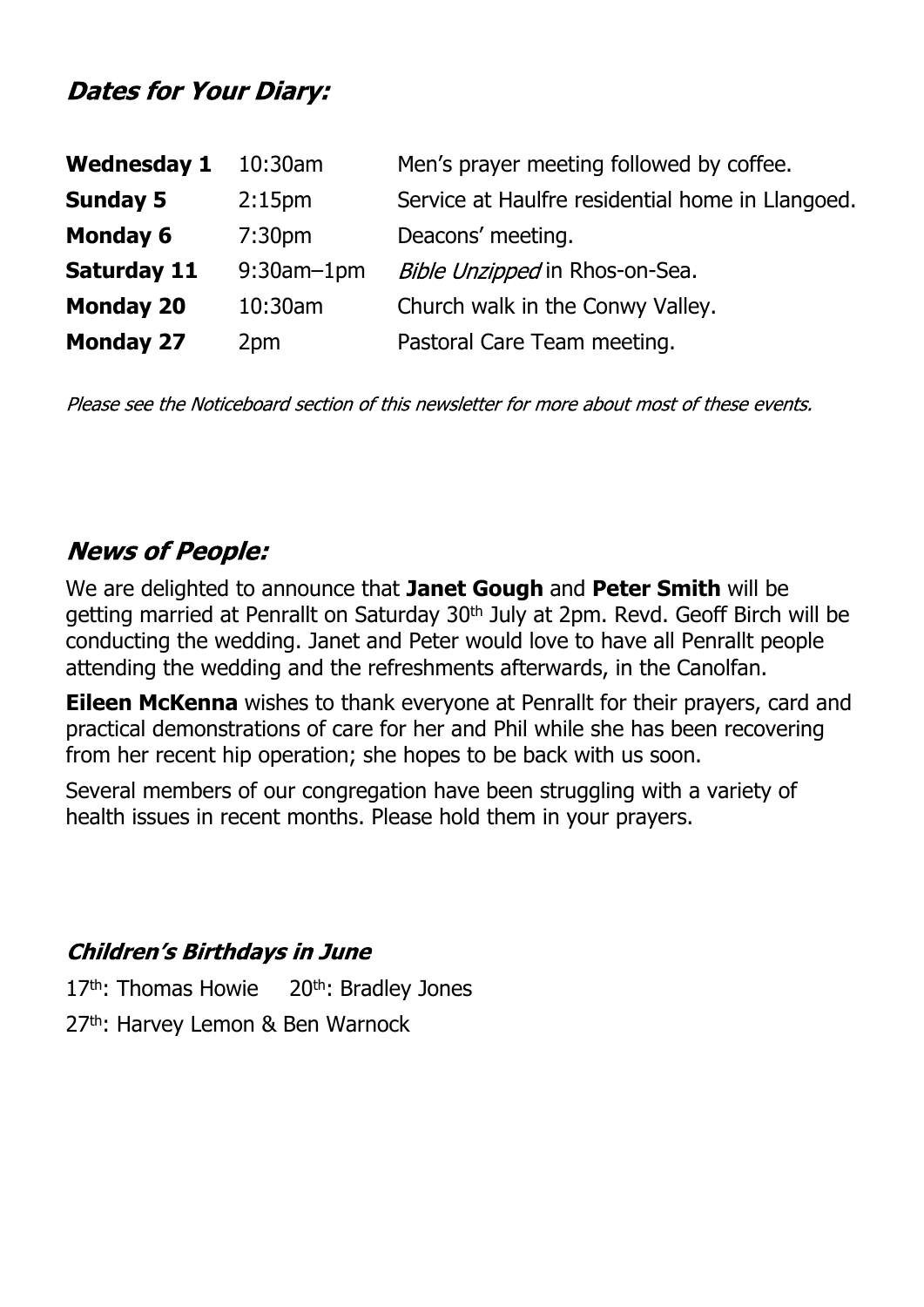# *Homegroups:*

Many of our folk meet in small groups during the week for Bible study, prayer and fellowship. We encourage you to join one of these groups if you are able to. NB not all these groups meet every week. Please check with the contact people to find out when and where they are meeting this month.

| <b>Day</b> | <b>Time</b>        | <b>Group Name</b>             | <b>Contacts</b>                     |
|------------|--------------------|-------------------------------|-------------------------------------|
| <b>Tue</b> | 7:30 <sub>pm</sub> | Nilgiri                       | Joan Beer (353874)                  |
| <b>Tue</b> | 7:30 <sub>pm</sub> | Tyddyn Isaf<br>(Menai Bridge) | Magnus Forrester-Barker<br>(717570) |
| <b>Wed</b> | 2:00 <sub>pm</sub> | Carers                        | Carol Morris (208407)               |
| <b>Wed</b> | 7:30 <sub>pm</sub> | <b>Bethesda</b>               | Jon & Deb Stammers (602868)         |
| <b>Wed</b> | 7:30 <sub>pm</sub> | <b>Nomads</b>                 | Pat & Roger Borlace (713146)        |
| <b>Thu</b> | 10:30am            | Llanfairpwll (am)             | Sue & Lawrence Moss (713793)        |
| <b>Thu</b> | 7:30 <sub>pm</sub> | Llanfairpwll (pm)             | Sue & Lawrence Moss (713793)        |
| Fri        | 10:30am-12:30pm    | The Lydias                    | Freda Birchall (371316)             |

# Noticeboard:

## **◊ Baptismal Service**

We are planning to organise a Baptismal service in September. If you are considering baptism please will you talk to any of the deacons (a list of them can be found on the noticeboard at the back of the chapel, as well as on our website).

## *◊* **Bible Unzipped**

Saturday 11th June 9:30am-1pm

Bible Unzipped aims to unpack Scripture with those interested in learning more than can be offered in a Sunday sermon. It also equips those leading in the church with some tools for studying and teaching from the Bible. We meet monthly on the second Saturday morning at Rhos-on-Sea URC from 9:30am to 1pm. Each morning includes three sessions. The course is free. This month's programme: Book of Samuel, Part II (Peter Cousins); Christian Doctrine, Part II (Rob Beamish); *Ephesians, Part II* (Julia Bartholomew). NB all sessions at Bible Unzipped are self-contained so even if you missed the first part of the series last month you can still benefit from this month's studies.

## *◊* **Cheeky Monkeys**

Fridays, 10:30am-12:00pm

Our parent/toddler group, every Friday morning during (school) term-time. It is free and is open to parents (or grandparents etc.) with young children whether or not they attend Penrallt. Contact Ceri Walker (07581 452098) for more information.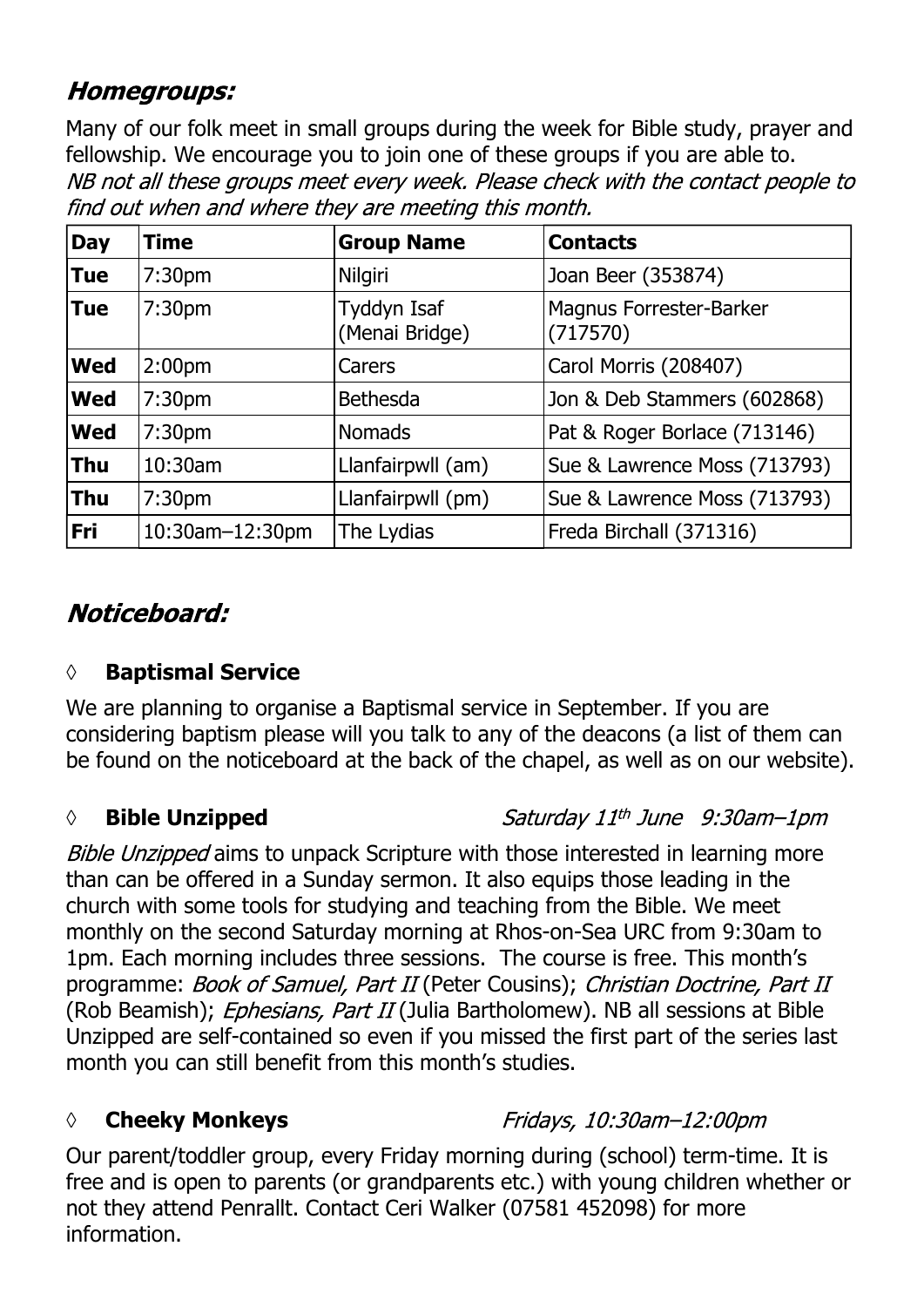#### *◊* **Church Lunch**

Sunday 5th June

Please bring enough buffet style food for yourselves and one or two others.

#### ◊ **Church Walk**

#### Monday 20th June

The walk will start and finish at Rowen in the Conwy Valley. Take the A55 to Conwy and then the B5106 on the west side of the Conwy Valley. After about 3 miles from Conwy turn right (signed Rowen) immediately after Y Groes Hotel. On entering Rowen turn right to the free car park (signed) and public toilets. The walk starts with a stiff climb to a Youth Hostel and we will take this very slowly with plenty of stops for 'taking the air'. Once at the top of the climb the route generally follows contours northwards on easy tracks taking in spectacular views, one of Conwy's best kept secrets ("sing newt ", yells Nancy. anag) and find out what happened to Wallace. Part of the walk is on the Pilgrims Way and over one short woodland stretch very narrow on sidelong ground. Walking boots are recommended. Meet in the car park at Rowen at 10.30 am. For more info contact Sue or Lawrence Moss on 01248 713793.

#### **◊ Pastoral Help**

If you have issues of concern about your own or someone else's welfare, please contact a member of the Pastoral Care team: Pat Borlace (713146); Adrienne Ferrada; Gwen Hicks; Geoff Moore (410582); Lawrence Moss (713793); Judy Stammers (364394); Helen Thomas (600174).

#### **◊ Penrallt on Facebook**

Did you know that we have a Facebook page? Search for "Penrallt Baptist Church". We also have a general group (search for "Penrallt", though note that this will also bring up several other pages and groups, many of which are not related to us) as well as our prayer-specific *Penrallt Prayer Point* group; unlike the page, you need to join the groups before you can use them.

## **◊ Pray for Penrallt Every Day**

We believe in prayer and encourage people to pray. You can send prayer request to our electronic diary via office@penrallt.org (there are also prayer cards in the church porch that you can fill in). Better still, you can receive the prayer diary straight to your inbox every Monday (or occasionally on Tuesdays) by emailing the office now and requesting to be put on the list. For more immediate and interactive sharing of prayers, search on Facebook for Penrallt Prayer Point and send a request to join our group.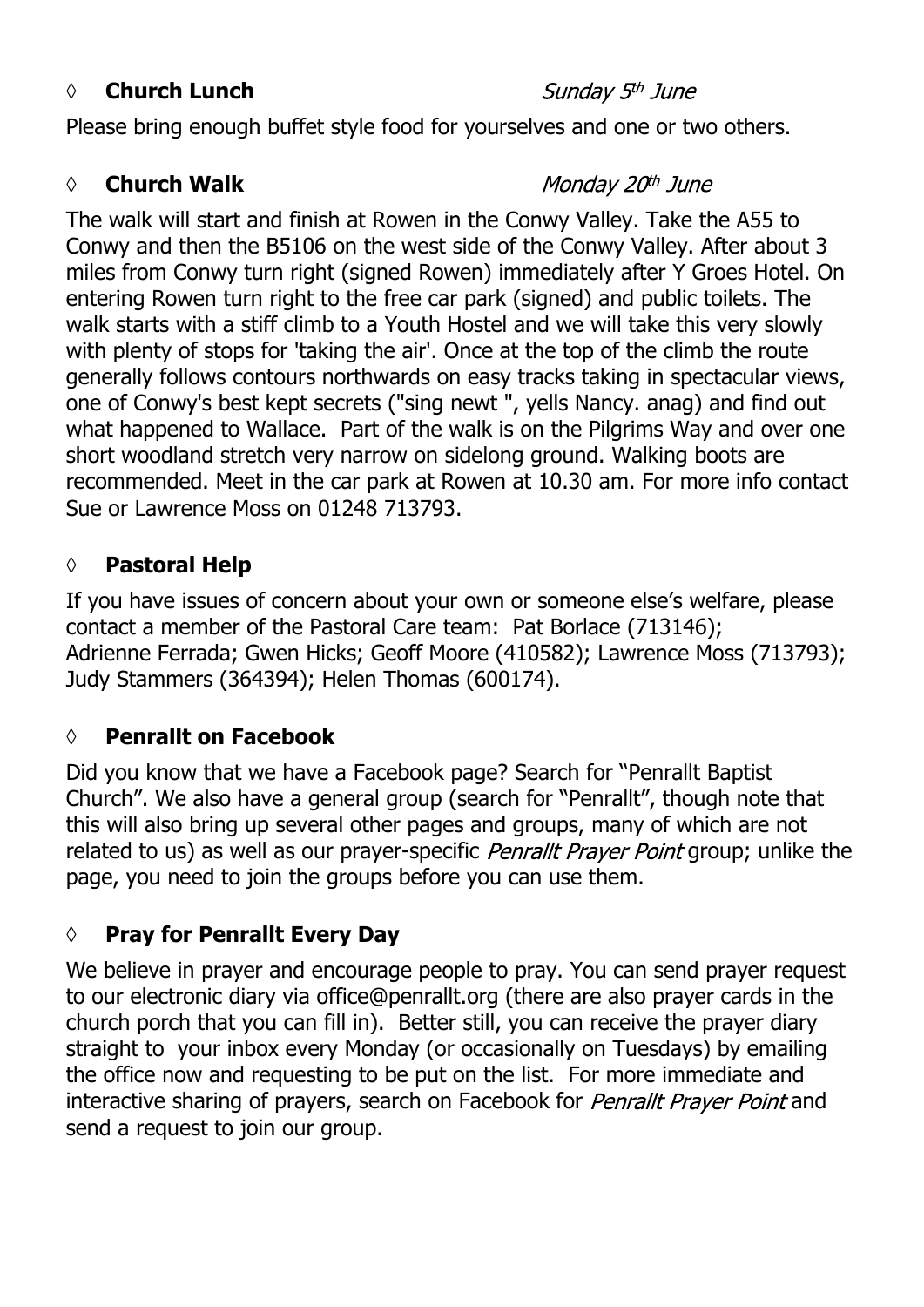#### **◊ Rough Sleepers**

The church's policy is not to give money directly to the rough sleepers in Upper Bangor. Be warned that some of them can be aggressive. You will find brown envelopes in the porch for a gift that will buy meal vouchers which are distributed to rough sleepers by the Cathedral.

#### **◊ Saturday Morning Prayer Meeting**

Every Saturday morning at 8:30am there is a prayer meeting in the Twrgwyn Room to pray for the Penrallt family, our wider community and any other concerns that the Lord lays on your heart. All are welcome.

#### **◊ Spring Harvest**

Sarah Swallow is hoping to organise a group to go to spring harvest in April next year, from Saturday 8<sup>th</sup> to Thursday 13<sup>th</sup> April 2017 (Good Friday is the 14<sup>th</sup> April) which fits in with the school Easter holidays in Gwynedd and Anglesey. The cost for a room with shower (no lounge or kitchen) and half board dining is £264 (adult), £199 (child 6-14) or £177.75 (child 2-5). Other accommodation is available at a higher cost. For every 14 people going we will get a free place. Please contact Sarah as soon as possible (01407 720237, sarah\_swallow@hotmail.co.uk) if you are interested as she will need to book by  $15<sup>th</sup>$  June.

#### **◊ Sunday Afternoon Services**

We visit residential homes in the area once a month on a Sunday afternoon, alternating between Haulfre (in Llangoed, on Anglesey, starting at 2:15pm) and Plas Garnedd (in Llanberis, starting at 2:45pm), usually on the first Sunday. This month we are due to visit Haulfre on **Sunday 5th June**.

Deadline for next month's newsletter: Sunday 19th June. Please sent information to Magnus (office@penrallt.org; 01248 353355). All notices should be submitted in writing (preferably by email) as early as possible.